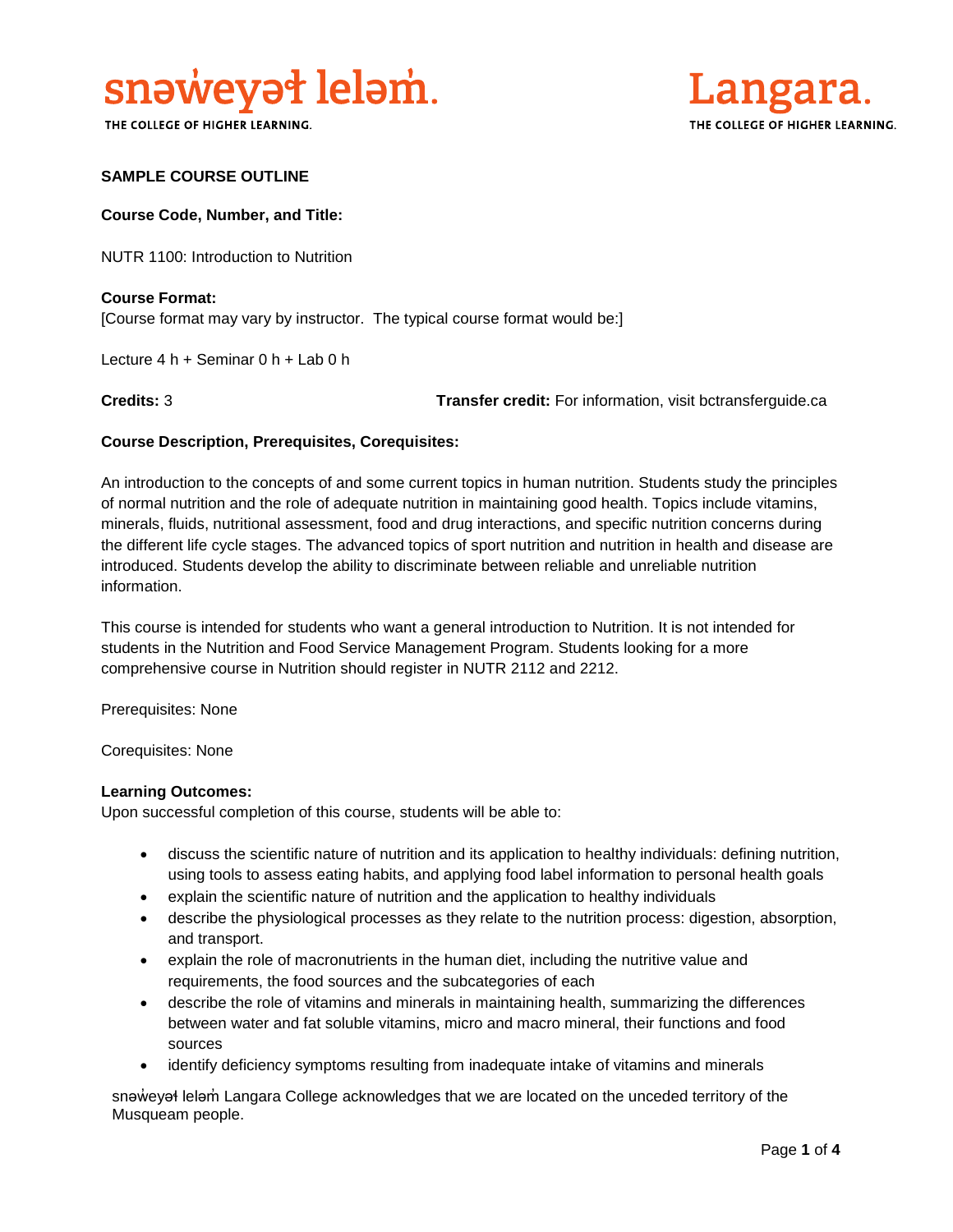# snəweyət leləm.

THE COLLEGE OF HIGHER LEARNING.

- explain the role of fluids and electrolytes in the body and how balance is achieved and maintained
- summarize differences in nutritional needs at various stages of the life cycle and those based on gender
- list the factors influencing eating behaviour at various stages in the life cycle and specific effects of malnutrition
- identify special nutritional needs of athletes and those involved in sports, articulating their special macronutrient needs and describing the changes to an athlete's micronutrient metabolism
- summarize the role of nutrition in selected disease conditions, specifically relating to impact on cause and treatment
- examine the interaction between some foods and drugs, identifying the effects on absorption and/or utilization of drugs/nutrients
- identify and utilize the strategies to determine the validity of nutritional claims

**Instructor(s): TBA Office: TBA Phone: 604 323 XXXX Email: TBA Office Hours: TBA** 

## **Textbook and Course Materials:**

[Textbook selection may vary by instructor. An example of texts and course materials for this course might be:}

Grosvenor, MB, Smolin LA, and Bedoya, DL. "Visualizing Nutrition, Everyday Choices, Canadian Edition". US. Wiley.

Note: *This course may use an electronic (online) instructional resource that is located outside of Canada*  for mandatory graded class work. You may be required to enter personal information, such as your name *and email address, to log in to this resource. This means that your personal information could be stored on servers located outside of Canada and may be accessed by U.S. authorities, subject to federal laws. Where possible, you may log in with an email pseudonym as long as you provide the pseudonym to me so I can identify you when reviewing your class work.* 

**Assessments and Weighting: Final Exam** 25% **Other Assessments %** (An example of other assessments might be:) %

Midterm Exam: 2 x 15% Quizzes/Tests: 15% Assignments: 20% Participation: 10%

Participation format: Classroom and WWW discussions

Proportion of individual and group work: Individual: 100%

*This generic outline is for planning purposes only.*

.angara.

THE COLLEGE OF HIGHER LEARNING.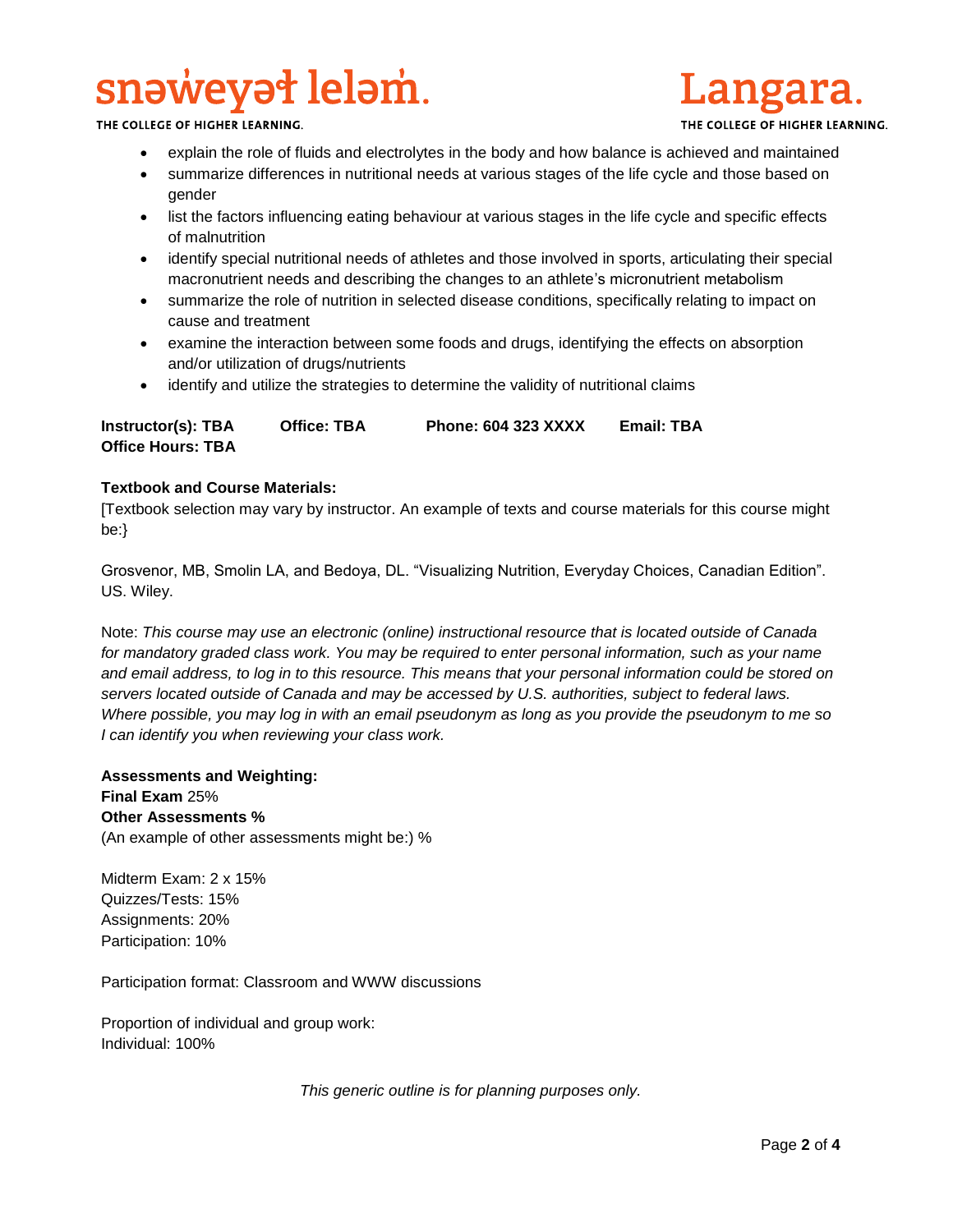

THE COLLEGE OF HIGHER LEARNING.



### **Grading System:** Letter grade

Specific grading schemes will be detailed in each course section outline.

Passing grade: D

### **Topics Covered:**

[Topics covered may vary by instructor. An example of topics covered might be:]

| <b>Discussion</b>   | <b>Topic</b>                             |
|---------------------|------------------------------------------|
| 1 Lecture           | Introduction to nutrition                |
| 2 D <sub>2</sub> L  | Canada Food Guide                        |
| 3 Lecture           | Food we Eat                              |
| 4 D <sub>2</sub> L  | Human digestion                          |
| 5 Lecture           | Carbohydrates                            |
| 6 D <sub>2</sub> L  |                                          |
| 7 Lecture           | Midterm                                  |
| 8 D <sub>2</sub> L  | Fats                                     |
| 9 Lecture           | Protein                                  |
| 10 D <sub>2</sub> L | Vegetarianism/Alcohol                    |
| 11 Lecture          | Water                                    |
| 12 D <sub>2</sub> L | Electrolytes                             |
| 13 Lecture          | Vitamins and Minerals- Antioxidants      |
| 14 D <sub>2</sub> L | Vitamins and Minerals- Energy Metabolism |
| 15 Lecture          | Vitamins and Minerals- Bone nutrients    |
| 16 D <sub>2</sub> L | Vitamins and Minerals- Blood nutrients   |
| 17 Lecture          | Midterm                                  |
| 18 D <sub>2</sub> L | Nutrition through the life cycle         |
| 19 Lecture          | Nutrition for life                       |
| 20 D <sub>2</sub> L | <b>Sports Nutrition</b>                  |
| 21 Lecture          | Nutrition in health and disease          |
| 22 D <sub>2</sub> L |                                          |
| 23 Lecture          |                                          |
| 24 D <sub>2</sub> L |                                          |

As a student at Langara, you are responsible for familiarizing yourself and complying with the following policies:

# **College Policies:**

**E1003 - [Student Code of Conduct](https://langara.ca/about-langara/policies/pdf/E1003.pdf)  F1004 - [Code of Academic Conduct](http://langara.bc.ca/registration-and-records/pdf/F1004.pdf)**

*This generic outline is for planning purposes only.*